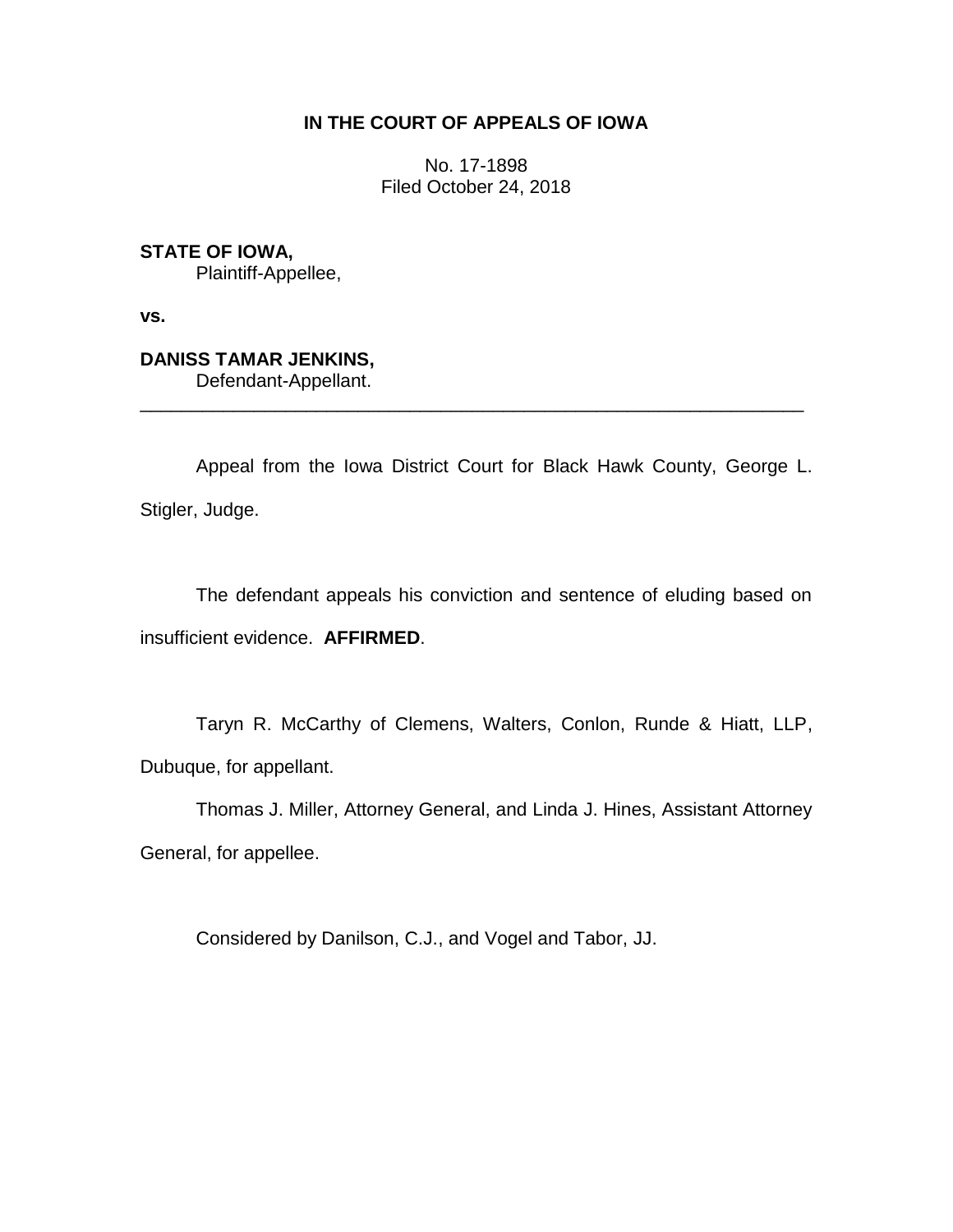# **VOGEL, Judge.**

Daniss Jenkins appeals his conviction and sentence for the crime of eluding. He asserts the State provided insufficient evidence to establish he was driving at least twenty-five miles per hour over the speed limit. Because the record supports the finding of such excessive speed, we affirm.

# **I. Background Facts and Proceedings**

On March 18, 2016, just before midnight, Officer Justin Brandt of the Waterloo Police Department pulled behind a Chevy Tahoe, which was parked in front of a liquor store. Officer Brandt turned on his emergency lights. The driver of the car looked back at the officer, began to reverse his vehicle, and then drove away. Officer Tyler Brownell, who was also in the area, initially took the lead in pursuit of the Tahoe.

Officer Brownell followed the vehicle down an alley and then turned right onto Center Street. The vehicle then turned left on Columbia Street headed north and then turned left onto Conger Street headed west. At this point, Officer Brownell estimated that the fleeing vehicle was traveling in excess of fifty miles per hour in a thirty-five-mile-per-hour zone. The vehicle turned right on Broadway Street headed north. Officer Brandt estimated that he was traveling at fifty miles per hour on Broadway Street, which was a thirty-five-mile-per-hour zone. The vehicle turned left onto Riehl Street and made a loop in a gas station parking lot to come out on Broadway Street headed north again.

Officer Brandt continued to follow the vehicle, which traveled north on Broadway Street and then turned left onto Dawson Street. Officer Brandt estimated that the vehicle was traveling between fifty and fifty-five miles per hour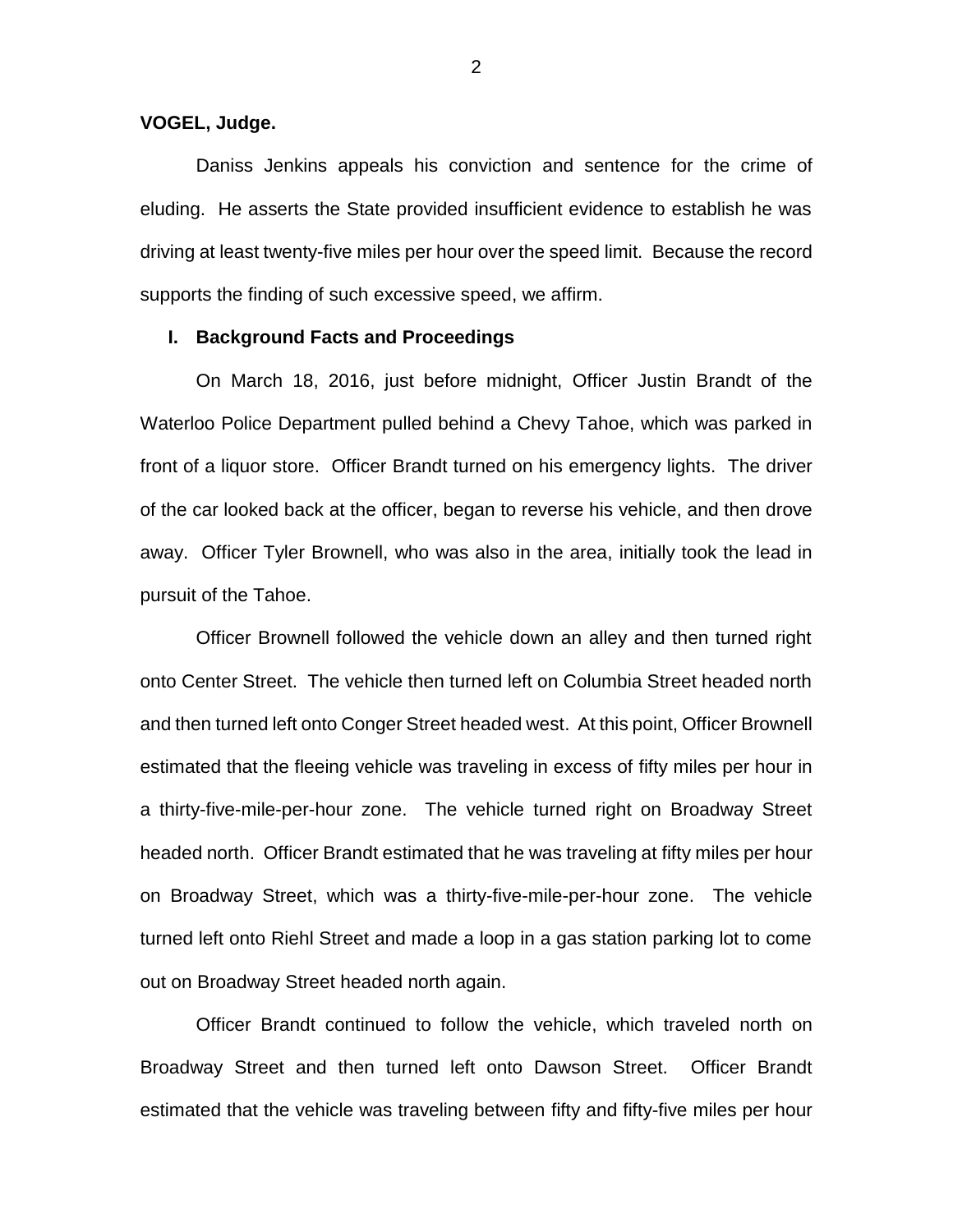on Dawson Street, which is a twenty-five-mile-per-hour zone. Officer Brandt also stated his peak speed on Dawson Street was between fifty-five and sixty miles per hour because he was trying to close the gap between his patrol vehicle and the fleeing vehicle. The vehicle turned left onto Fairview Avenue and took the next left onto Riehl Street. After hitting a parked vehicle, the Tahoe came to a stop in a residential yard on Riehl Street.

The driver got out of the vehicle, put his hands in the air, and lowered himself to the ground. Officer Brownell found a substance that appeared to be crack cocaine on the driver's seat and floorboard. On April 29, 2016, Jenkins was charged with eluding, a second offense of possession of cocaine, and operating while intoxicated. A trial was held from October 11 to 13, 2017. The jury returned a verdict finding Jenkins guilty of eluding as an aggravated misdemeanor and not guilty of possession of cocaine.<sup>1</sup> He received a sentence of ninety days in jail and a fine. He appeals.

#### **II. Standard of Review**

 $\overline{a}$ 

"We review sufficiency-of-the-evidence claims for correction of errors at law. We uphold a verdict if substantial evidence supports it." *State v. Quinn*, 691 N.W.2d 403, 407 (Iowa 2005) (internal citations omitted). "Evidence is substantial if it would convince a rational fact finder that the defendant is guilty beyond a reasonable doubt." *State v. Biddle*, 652 N.W.2d 191, 197 (Iowa 2002). "We review the evidence in the light most favorable to the State, including legitimate inferences

<sup>&</sup>lt;sup>1</sup> The third charge, operating while intoxicated, was dismissed.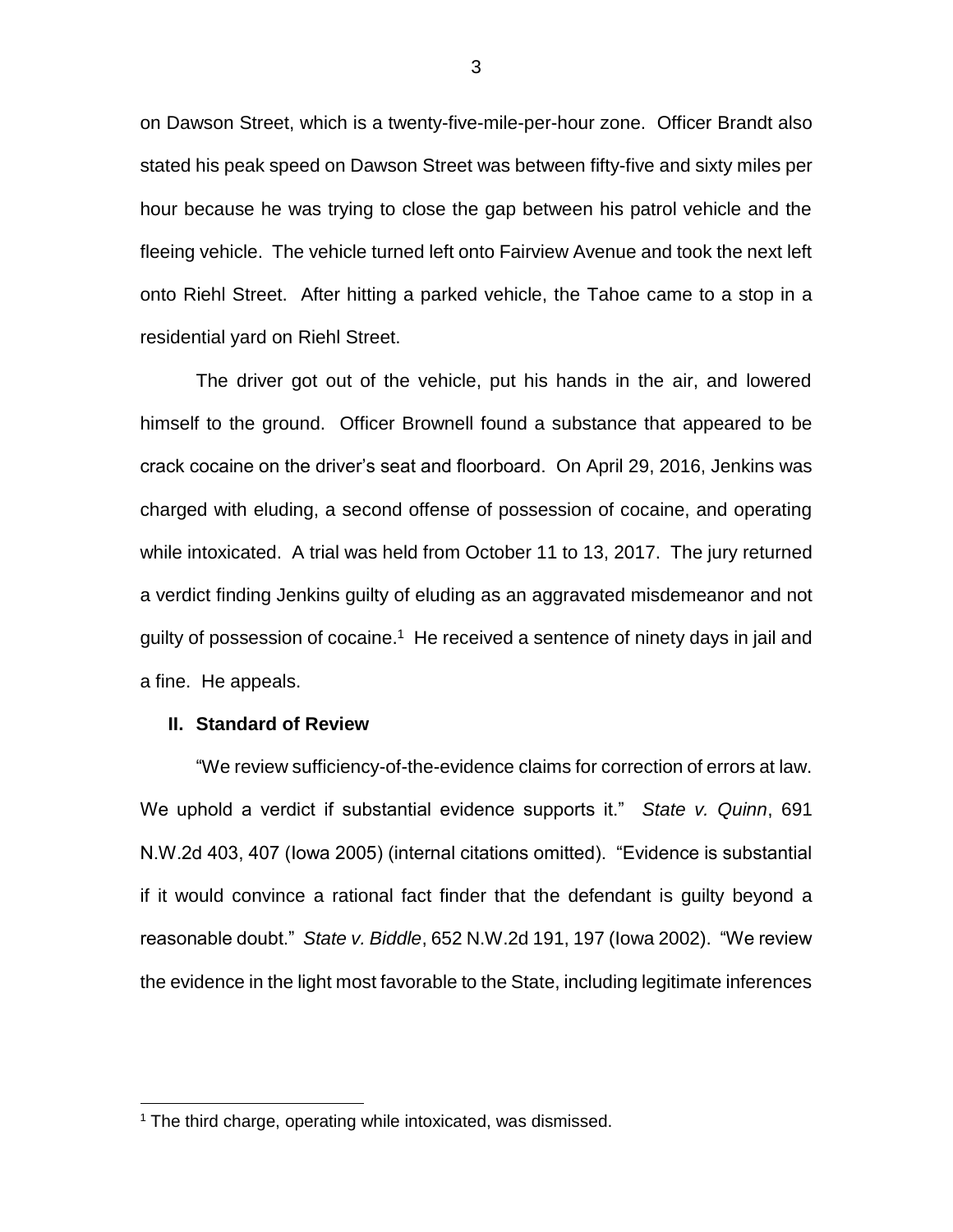and presumptions that may fairly and reasonably be deduced from the record evidence." *Id.*

# **III. Sufficiency of Evidence**

Jenkins argues the State failed to provide sufficient evidence to support a guilty finding of eluding.<sup>2</sup> Officer Brandt testified Jenkins was traveling between fifty and fifty-five miles per hour on Dawson Street, which is a twenty-five-mile-perhour zone. Officer Brandt also stated he was trying to get closer to Jenkins, so his peak speed on Dawson Street was "around fifty-five if not faster, closer to sixty maybe." In *State v. Bedwell*, the officer testified the defendant was speeding "in excess of sixty miles per hour and [the officer] was just keeping pace with [the defendant]" in a thirty-five-mile-per-hour zone. 417 N.W.2d 66, 69–70 (Iowa 1987). The court found the testimony was sufficient evidence to find the State established the excessive speed element of eluding. *Id.* Viewing the evidence in a light most favorable to the State, the record contains sufficient evidence for the jury to have found Jenkins was traveling at least twenty-five miles over the speed limit. *See Biddle*, 652 N.W.2d at 197.

 $\overline{a}$ 

 $2$  Jenkins was found guilty of eluding, which is defined as:

The driver of a motor vehicle commits an aggravated misdemeanor if the driver willfully fails to bring the motor vehicle to a stop or otherwise eludes or attempts to elude a marked official law enforcement vehicle that is driven by a uniformed peace officer after being given a visual and audible signal ... and in doing so exceeds the speed limit by twenty-five miles per hour or more.

Iowa Code § 321.279(2) (2016).